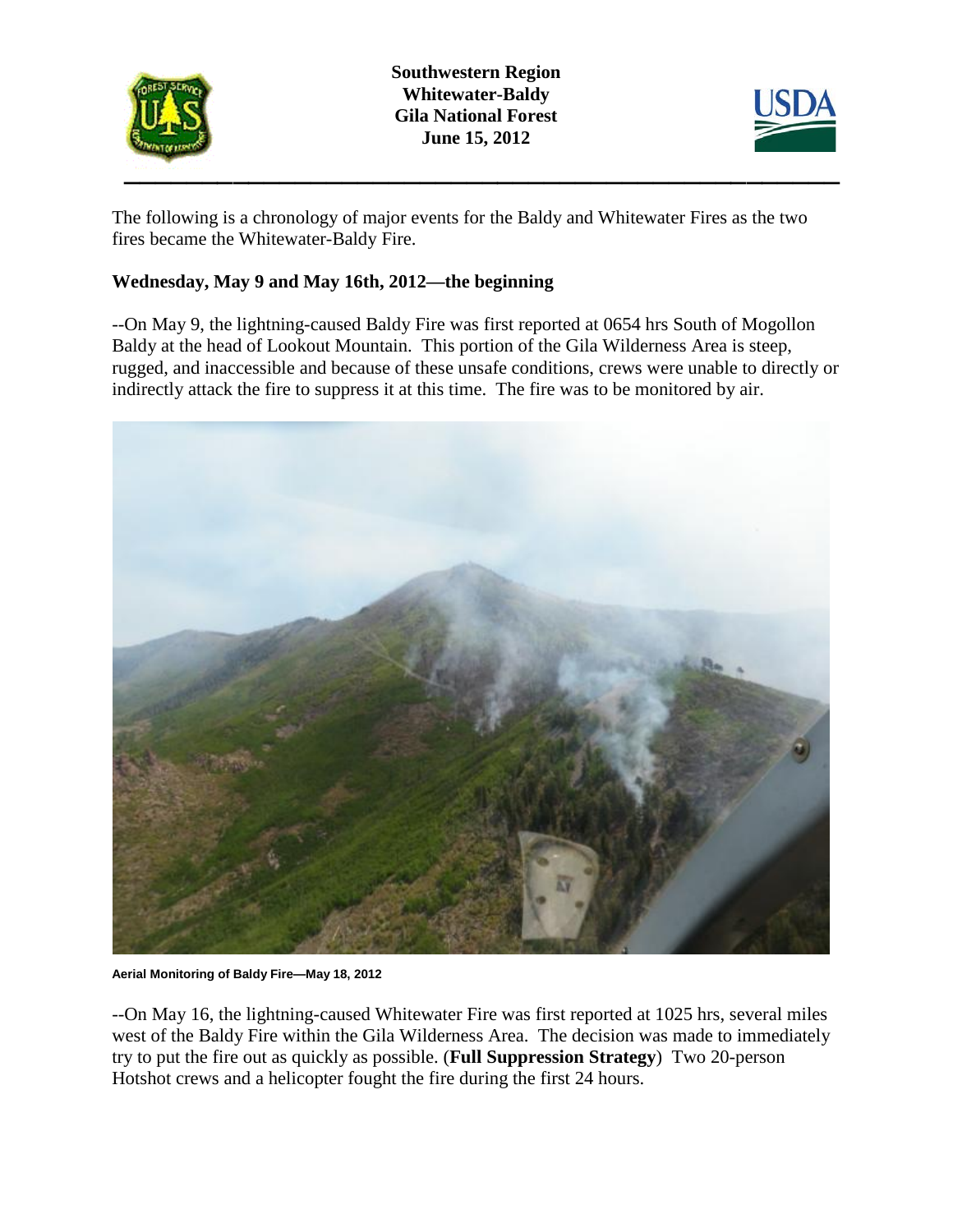--Fire crews were forced from the fire line by large boulders rolling down the steep canyons in the incredibly rugged terrain after the first day. The fire size was estimated at 350 acres.



 **Whitewater Fire on May 17th**

### **May 17 -21 2012**

--An Incident Management Team -IMT2 (Pierson) was ordered and in place on May 17. The Whitewater Fire was now threatening 57 residences and by the end of May 17 had grown to 630 acres. It was burning in mixed conifer and was actively backing downhill with some torching and uphill runs. A structure plan assessment was completed for Willow Creek. State Highway 159 was closed. Fire crews prepped the ridge along Highway 159 (aka Bursum Road) and Crest Trail to the north and east. There were 275 personnel assigned including five Hotshot crews. Dry lightning was predicted with a high temperature near 80, RH around 10% and winds light at 5-10 mph.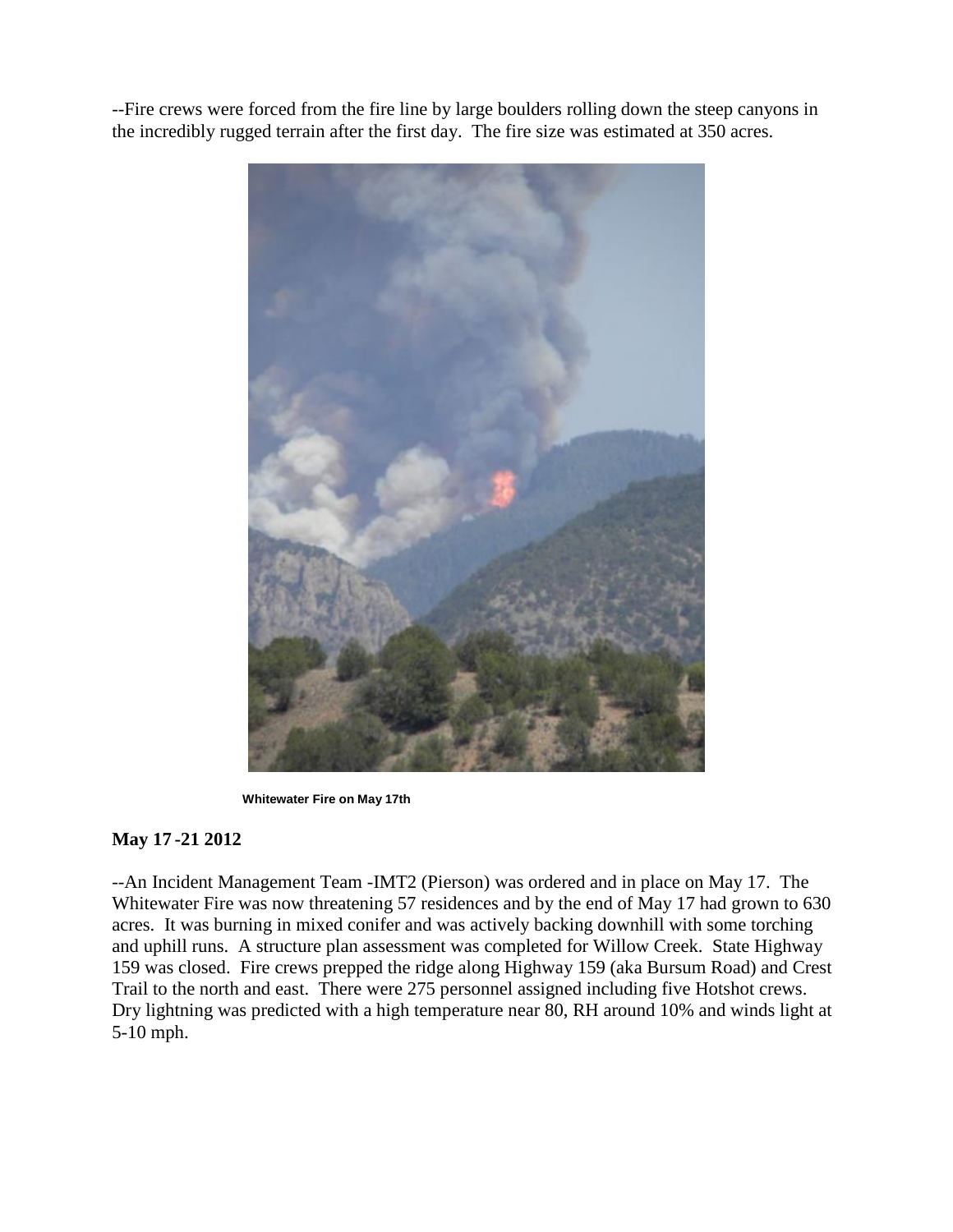--For the next four days, ending May 21, the fire had moved very little with 995 acres burned by the end of shift. There were a total of 435 personnel assigned and accessibility and firefighter safety remained the key factors. There was active fire north of the confluence of Whitewater and Lipsey Creeks.

## **May 22, 2012, Tuesday**

-- The weather remained fairly seasonal, 80 during the day 10-15% RH and winds gusting up to 15 mph. Willow Creek was issued a precautionary evacuation notice due to falling embers and the potential for spot fires. During the day, the fire behavior was extreme with a high rate of spread and long range spotting and the fire was now plume dominated. The fire size was estimated at 1,824 with 0% containment the evening of May 22.



**May 23, 2012, Wednesday—One fire**

--Red Flag conditions were causing the fire to increase at a high rate of spread in steep inaccessible terrain. Safety was once again the largest concern due to a lack of safety zones and an inherent inability to remove injured if necessary.

--Firefighters were forced to disengage from the Willow Creek Summer Home Area because of the extreme fire behavior as the two lightning-caused fires were now burning together. Twelve of the approximately 60 summer homes were destroyed during the blow-up along with eight outbuildings.

--The Whitewater moved violently to the east driven by 40-50 mph winds. The newly-named Whitewater-Baldy Complex grew to over 70,000 acres in just one day.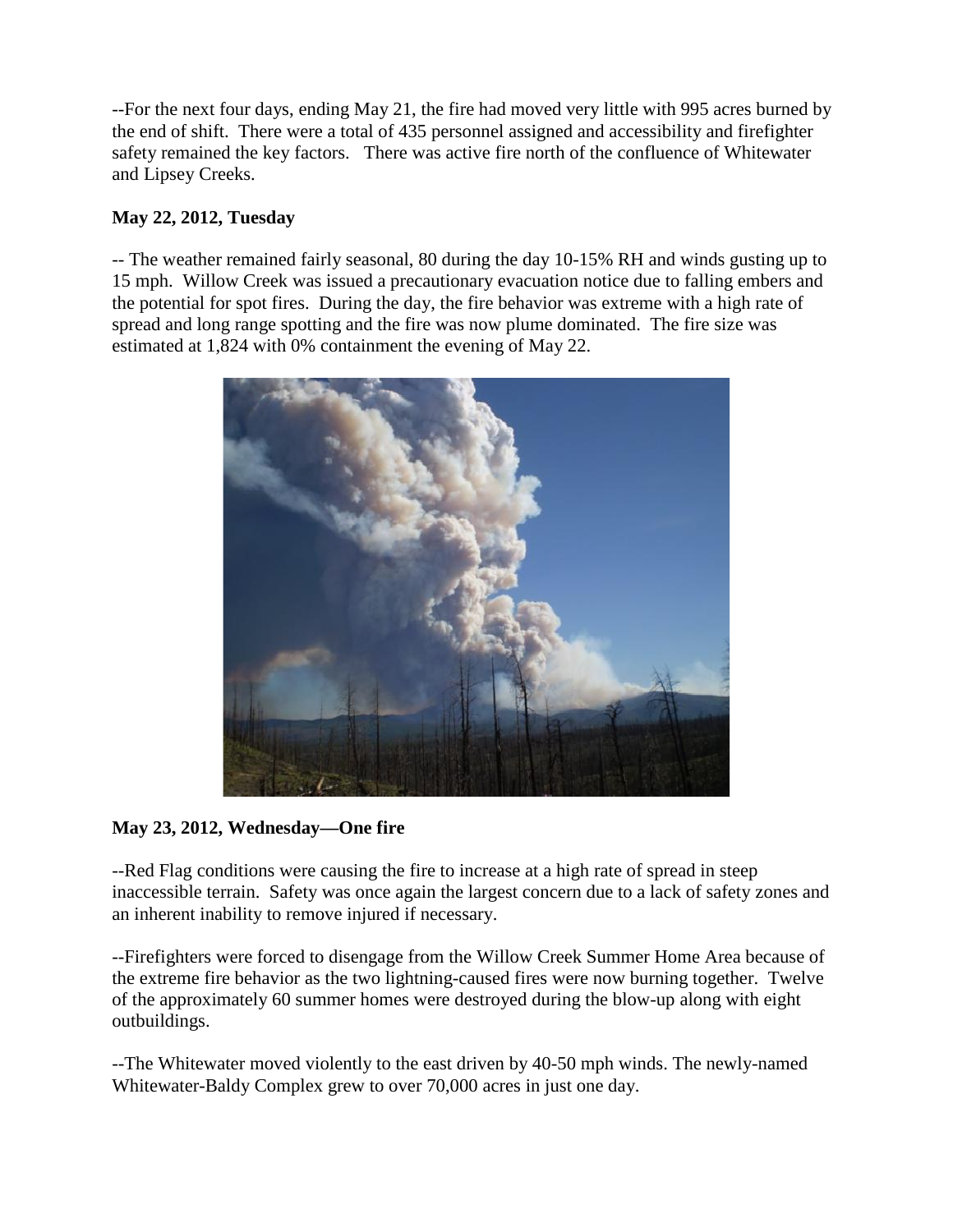### **May 24, 2012, Thursday**

**--**By evening the fire was officially estimated be 70,578 acres in size with 0% containment. An Incident Management Team, IMT1 (Sciacca) was ordered and was scheduled to assume command on May  $26<sup>th</sup>$  at 0600. There were 500 personnel assigned to the fires. A voluntary evacuation notice was issued for Mogollon. The Incident Command Post (ICP) was moved to Reserve, NM at the County fairgrounds.

--Weather during the day saw temperatures around 78 with an RH as low as 10% and winds 15- 20 mph. The same concerns for safety remained as they were since day one.

### **May 25 2012, Friday**

--Winds continued to gust up to 35 mph and RH remained around 11%. Once again, the winddriven fire exhibited extreme behavior with long range spotting and sustained crown runs through the forested canopy. Firefighters were once again forced to disengage from the fire line due to the safety concerns. The fire size was now estimated to be 82,252 acres with the same critical fire weather forecast for Saturday.

#### **May 26 2012, Saturday**

**--**IMT1 (Sciacca) assumed command of the fire at 0600. There were twelve crews on the fire including 7 Hotshot crews with 6 more ordered. There were 600 personnel assigned. The IMT estimated they needed to build 40 miles of fire line as the fire had grown to 100,000 acres.

--Mogollon was placed under a mandatory evacuation order at 0800 and structure protection continued in the Mogollon and Willow Creek areas.